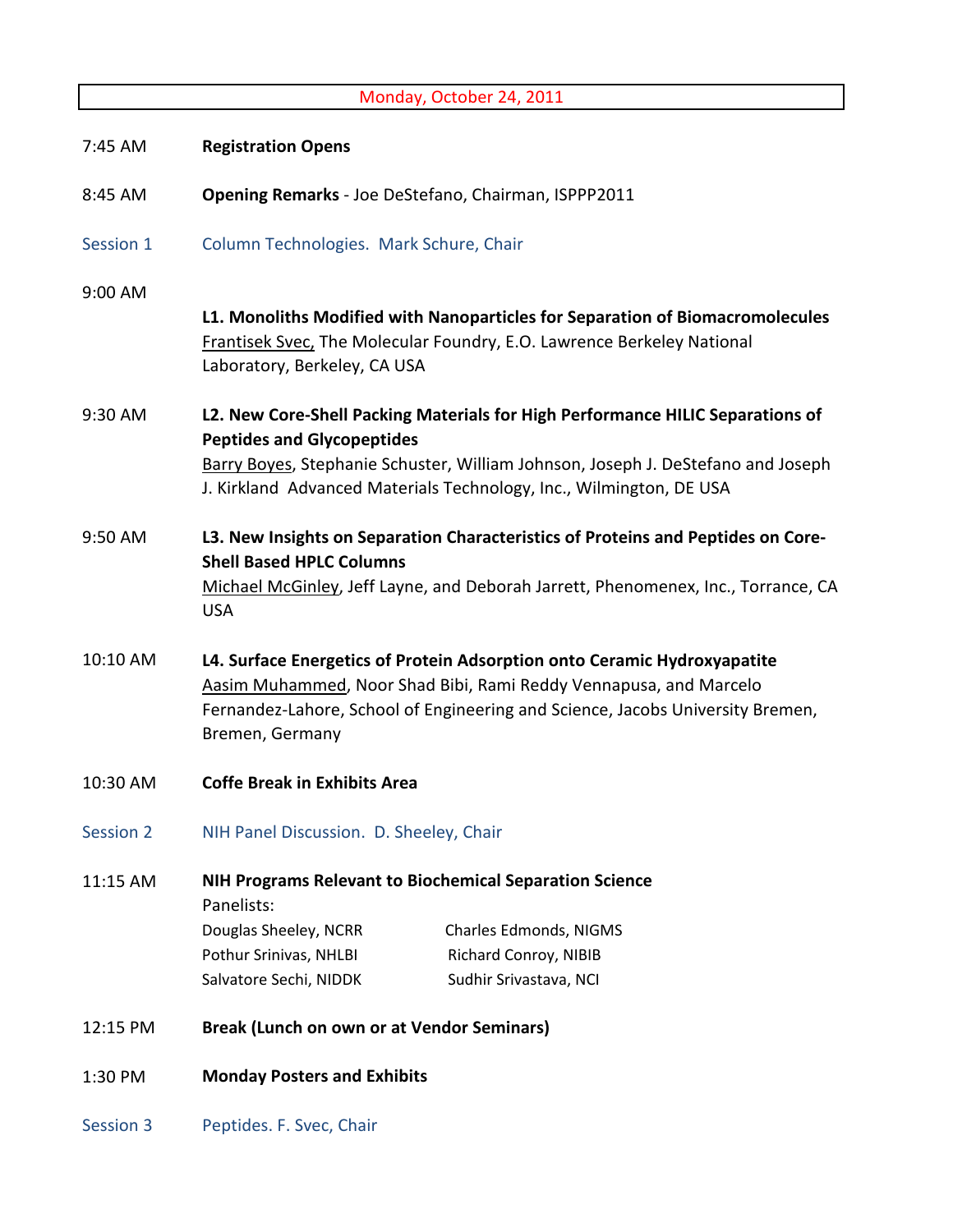| 3:00 PM          | L5. Advanced in Mixed-Mode Hydrophilic Interaction/ Cation-Exchange<br><b>Chromatography of Peptides and Proteins</b><br>Robert Hodges and Colin Mant Dept of Biochemistry and Molecular Genetics,<br>University of Colorado, School of Medicine, Aurora, CO USA                               |
|------------------|------------------------------------------------------------------------------------------------------------------------------------------------------------------------------------------------------------------------------------------------------------------------------------------------|
| 3:20 PM          | L6. Hydrophobic Contribution of Amino Acids into RP-HPLC Peptide Retention:<br><b>Sequence-Specific Retention</b><br><b>Prediction Based on Proteomics Measurements</b><br>Oleg Krokhin and Vic Spicer, Department of Internal Medicine, University of<br>Manitoba, Winnipeg, Manitoba, Canada |
| 3:40 PM          | L7. Affecting Reversed-Phase Chromatography of Peptides Under MS-Compatible<br><b>Conditions</b><br>Hillel Brandes, David Bell and Craig Aurand, Sigma-Aldrich/Supelco, Bellefonte,<br>PA USA                                                                                                  |
| <b>Session 4</b> | Monoclonal Antibodies. R. Hodges, Chair                                                                                                                                                                                                                                                        |
| 4:00 PM          | L8. A New Approach for mAb Aggregate Characterization Using HI- and SE-HPLC in<br><b>Combination With FL and MALS Detection</b><br>Werner Conze, Judith Vajda, and Egbert Mueller, Tosoh Bioscience GmbH,<br>Stuttgart, Germany                                                                |
| 4:20 PM          | L9. Antibody Solution Kit for Separation and Characterization of Monoclonal<br><b>Antibodies</b><br>Haiying Chen, Xueying Huang, Helen Gu, and Katherine McGlauglin, Sepax, Inc.,<br>Newark, DE USA                                                                                            |
| 4:40 PM          | Adjourn                                                                                                                                                                                                                                                                                        |

## Tuesday, October 25, 2011

## Session 5 LC/MS. R. Orlando, Chair

9:00 AM **L10. Developing Next Generation IMS-MS Techniques for Analyzing Biological Mixtures**

David Clemmer, Department of Chemistry, Indiana University, Bloomington, IN USA

9:20 AM **L11. The Chicken as an Experimental Model for Biomarker Discovery in Epithelial Ovarian Cancer**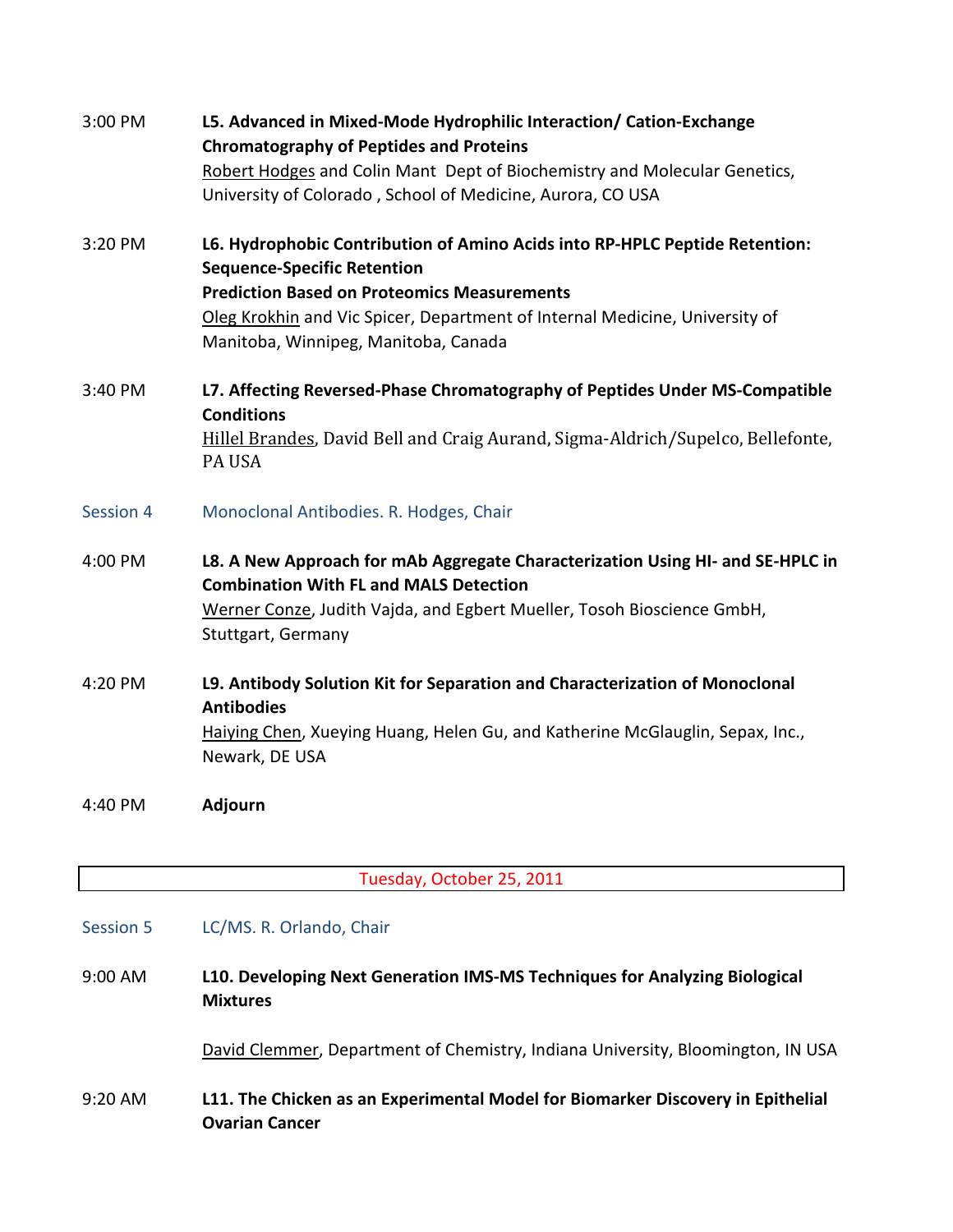Adam Hawkridge, Department of Chemistry, North Carolina State University, Raleigh, NC USA

## 9:40 AM **L12. Accurate, High-Throughput Identification of Stable Protein Complexes Using a Tagless Strategy**

Ming Dong, Haichuan Liu, John-Marc Chandonia, Maxim Shatsky, Steven E. Brenner, Lee Yang, Terry C. Hazen, Jil T. Geller, Megan Choi, Evelin D. Szakal, Jian Jin, H. Ewa Witkowska, Adam P. Arkin, and Mark D. Biggin, Genome Science Department, Lawrence Berkeley National Laboratory, Berkeley, CA USA

10:00 AM **Coffe Break in Exhibits Area**

- Session 6 Glycomics. A. Jungbauer, Chair
- 10:45 AM

**L14. An Integrated Glycomics Approach Towards an Assay for Cancer Biomarkers** David Lubman, Yashu Liu, Jintang He, and Jorge Marrero, Department of Surgery, University of Michigan, Ann Arbor, MI USA

- 11:05 AM **L15. Making Glycomics Quantitative** Ron Orlando, Shujuan Tao, and Jesse Hines, Department of Biochemistry & Molecular Biology, and Chemistry, Complex Carbohydrate Research Center, University of Georgia, Athens, GA USA
- 11:25 AM **L16. Characterization of the Unusual Glycosylation of Maize-Derived Recombinant Bovine Trypsin** Kevin Ray and Pegah Jalili, Sigma-Aldrich Co., St. Louis, MO USA
- Session 7 Viruses. D. Lubman, Chair
- 11:45 AM **L17. Separation of Virus and Virus-like Particles by Chromatography** Alois Jungbauer, Department of Biotechnology, BOKU, University of Natural Resources and Applied Life Sciences, Vienna, Austria
- 12:05 PM **L18. Purification of Cell Culture-Derived Influenza Virus using Continuous Simulated Moving Bed Chromatography** Tina Krober\*, Michael W. Wolff\*\*, Boris Hundt (IDT Biologika GmbH, Dessau-Rosslau/Germany), Udo Reichl\*\* , and Andreas Seidel-Morgenstern\*\* \*Max Planck Institute for Dynamics of Complex Technical Systems, Magdeburg, Germany \*\*Max Planck Institute, Magdeburg and Institute of Process Engineering, Otto-von-Guericke-University, Magdeburg, Germany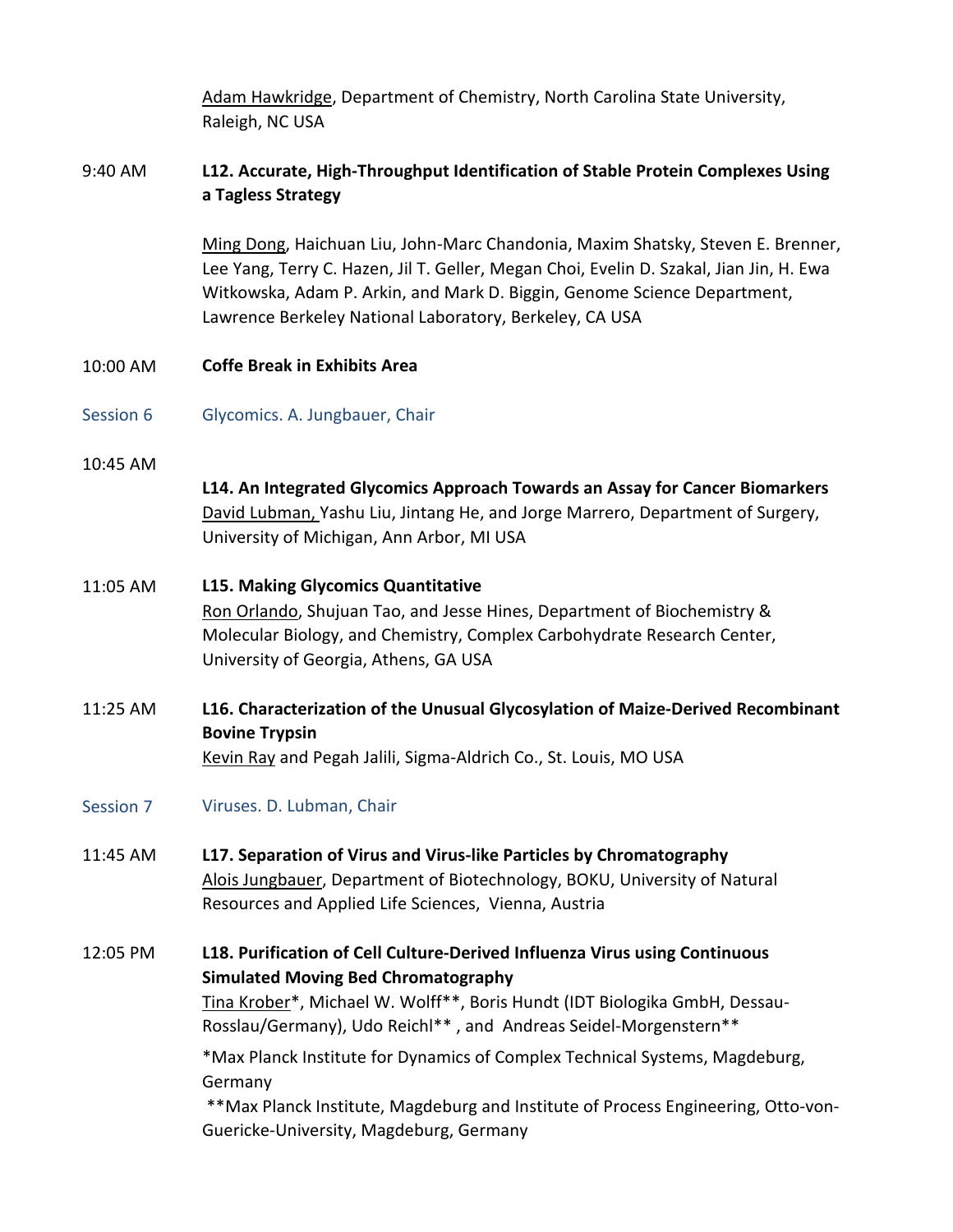| 12:25 PM         | <b>Break (Lunch on own or at Vendor Seminars)</b>                                                                                                                                                                                                                |  |
|------------------|------------------------------------------------------------------------------------------------------------------------------------------------------------------------------------------------------------------------------------------------------------------|--|
| 1:30 PM          | <b>Tuesday Posters and Exhibits</b>                                                                                                                                                                                                                              |  |
| <b>Session 8</b> | PEGylation. B. Boyes, Chair                                                                                                                                                                                                                                      |  |
| 3:00 PM          | L19. Thermodynamics of Adsorption of PEGylated Lysozymes on Hydrophobic<br><b>Chromatographic Resins</b>                                                                                                                                                         |  |
|                  | Albert Werner, Tim Blaschke, and Hans Hasse, Laboratory of Engineering<br>Thermodynamics (LTD), University of Kaiserslautern, Kaiserslautern, Germany                                                                                                            |  |
| 3:20 PM          | L20. Assessing Solution Stability of PEGylated Proteins<br>Marcel Ottens, Feng Jin, and Kedar S. Deshpande, Department of Biotechnology,<br>Delft University of Technology, Delft, The Netherlands                                                               |  |
| Session 9        | Protein Separations. B. Boyes, Chair                                                                                                                                                                                                                             |  |
| 3:40 PM          | L21. Protein Adsorption and Transport in Macroporous and Polymer Grafted Ion<br><b>Exchangers - a Side-by-Side Comparison</b><br>E.X. Perez-Almodovar and G. Carta, Department of Chemical Engineering,<br>University of Virginia, Charlottesville, Virginia USA |  |
| 4:00 PM          | L22. Ion Exchange Analysis of Proteins with Automated pH Gradients<br>Tom Wheat, Daniel Root, and Patricia McConville, Waters Corporation, Milford, MA<br><b>USA</b>                                                                                             |  |
| 4:20 PM          | L23. pISep Controlled pH Gradient Chromatography Can Outperform Isoelectric<br><b>Focusing for Complex Protein Separations</b>                                                                                                                                   |  |
|                  | Allen Hirsh and Latchezar Tsonev, Cryobiophysica, Inc., Silver Spring, MD USA                                                                                                                                                                                    |  |
| 4:40 PM          | L24. Sample Displacement Chromatography - An Alternative Way for Purification<br>of High and Low Abundance Plasma Proteins                                                                                                                                       |  |
|                  | Djuro Josic, Egbert Müller, and Martina Srajer Gajdosik, Proteomics Core, COBRE<br>Center for Cancer Research Development, Rhode Island Hospital and Brown<br>University, Providence, RI USA                                                                     |  |
| 5:00 PM          | <b>ADJOURN</b>                                                                                                                                                                                                                                                   |  |
|                  | Wednesday, October 26, 2011                                                                                                                                                                                                                                      |  |

Session 10 Protein Purification, J. DeStefano, Chair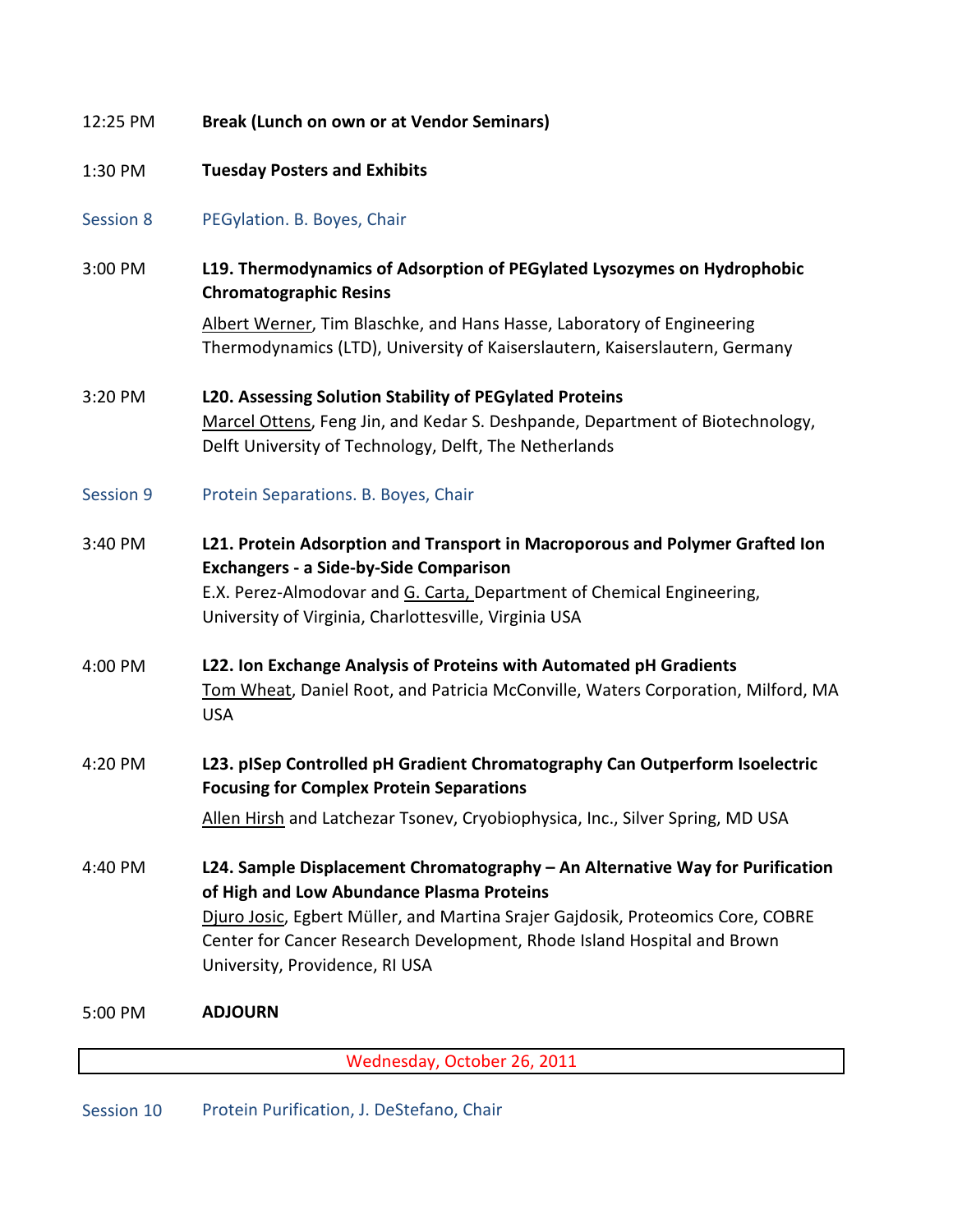| 9:00 AM    | L25. Use of Mixed Mode Ligand Libraries to Achieve High Resolution<br><b>Chromatographic Purification and Analysis of Recombinant Proteins</b>                                                                                                |  |
|------------|-----------------------------------------------------------------------------------------------------------------------------------------------------------------------------------------------------------------------------------------------|--|
|            | Milton Hearn, Centre for Green Chemistry, Monash University, Clayton, Australia                                                                                                                                                               |  |
| 9:20 AM    | L26. Isolation and Characterization of Therapeutic Antibody Charge Variants Using<br>Ion Exchange Displacement Chromatography<br>Taylor Zang, Justin Bourret, Tony Cano, and Yung-Hsiang Kao, Genentech, Inc.,<br>South San Francisco, CA USA |  |
| 9:40 AM    | L27. HIC With a Combination of Chaotropic and Kosmotropic Salts for mAb<br><b>Aggregate Purification</b><br>Judith Vadja, Christine Gally, and Egbert Müller, Tosoh Bioscience GmbH, Stuttgart,<br>Germany                                    |  |
| 10:00 AM   | L28. Probing the Mechanisms of Protein Retention and Transport in Polymer-<br><b>Derivitized Ion-Exchange Media</b>                                                                                                                           |  |
|            | Brian Bowes, Harun Koku, Steven J. Traylor, James Angelo, and Abraham M. Lenhoff                                                                                                                                                              |  |
| 10:20 AM   | <b>Coffee Break</b>                                                                                                                                                                                                                           |  |
| Session 11 | Multidimensional Separations, A. Lenhoff, Chair                                                                                                                                                                                               |  |
| 11:00 AM   | L29. Chromatographic Dimensionality: A Separations Metric with Wide-ranging<br><b>Implications for Bioseparations</b><br>Mark Schure, The Dow Chemical Company, Springhouse, PA USA                                                           |  |
| 11:20 AM   | L30. Quantitation of Intact Proteins in Complex Biological Matrices by Multi-<br><b>Dimensional Liquid Chromatography</b><br>Samir Julka, Jason Folkenroth, and Scott A. Young, The Dow Chemical Company,<br>Midland, MI USA                  |  |
| 11:40 AM   | Lunch on own                                                                                                                                                                                                                                  |  |
| Session 12 | Bio-Separations. M. Hearn, Chair                                                                                                                                                                                                              |  |
| 1:00 PM    | L31. Antibody Purification Via Affinity Chromatography That Utilizes the<br><b>Nucleotide Binding Site</b>                                                                                                                                    |  |

Nathan Alves, Michael W. Handlogten, Jonathan D. Ashley, Samuel Stimple, Tanyel Kiziltepe, and Başar Bilgiçer, University of Notre Dame, South Bend, IN USA